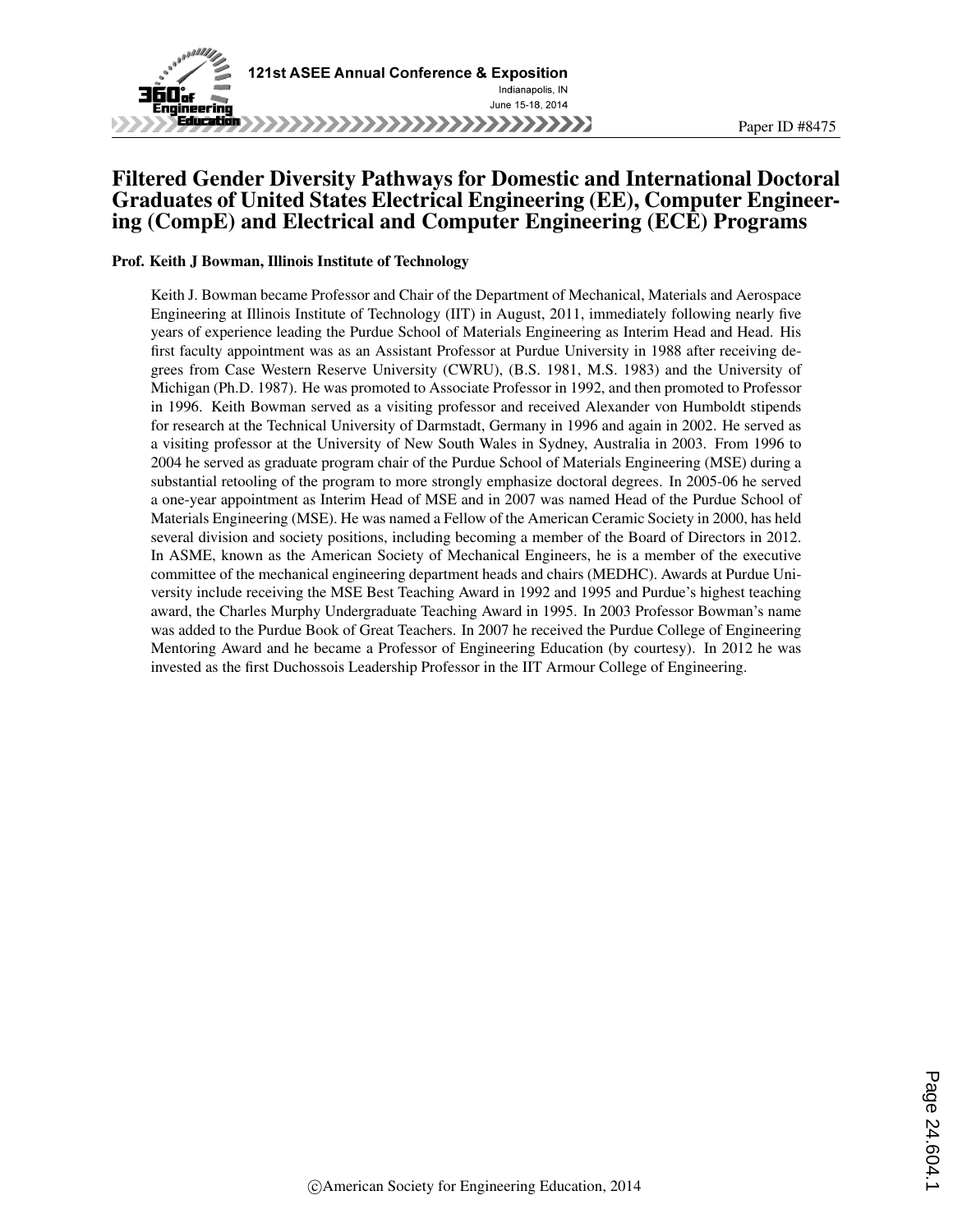**Filtered Gender Diversity Pathways for Domestic and International Doctoral Graduates of United States Electrical Engineering (EE), Computer Engineering (CompE) and Electrical and Computer Engineering (ECE) Programs**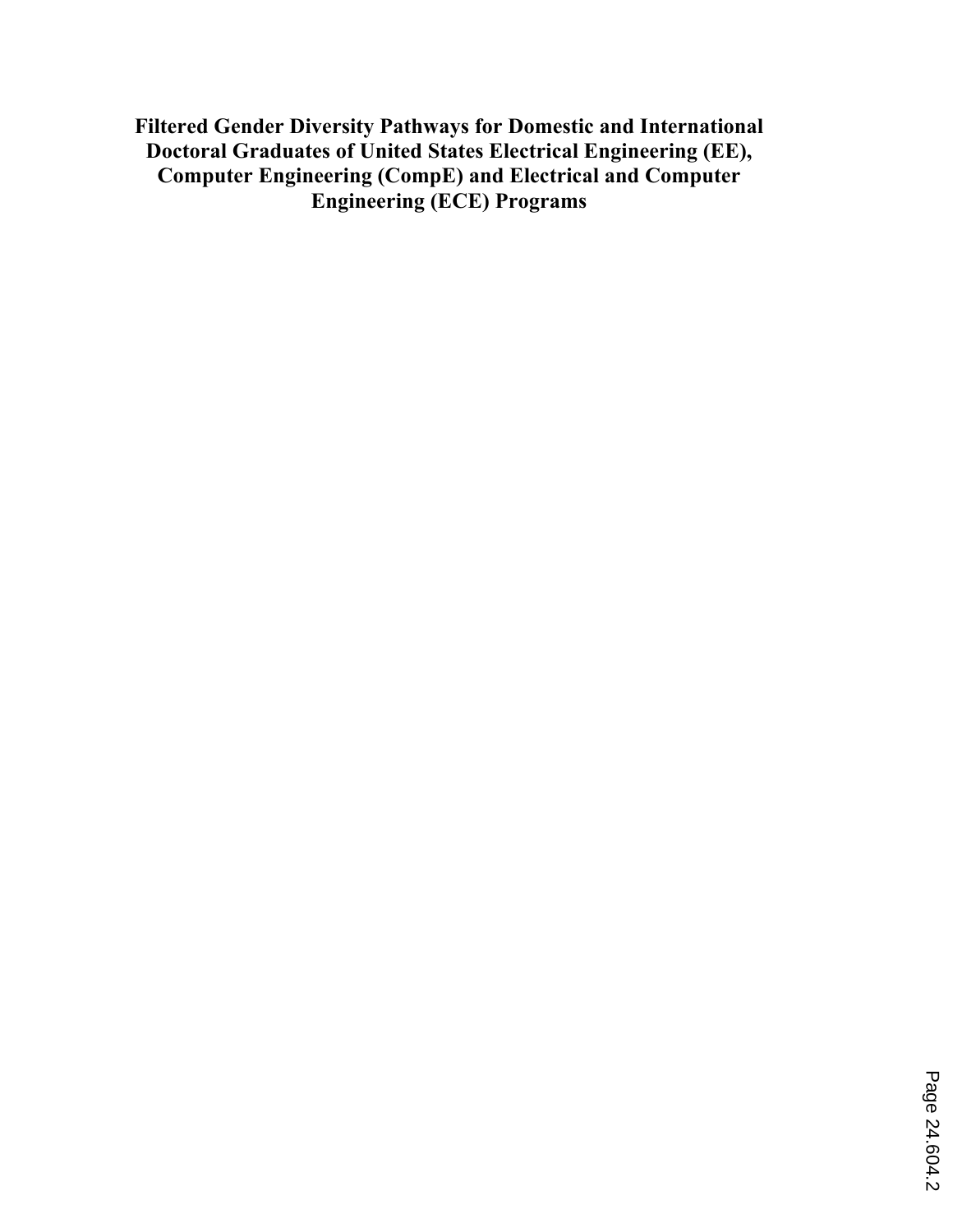### Abstract

Doctoral degree attainment on pathways to a tenured faculty position proceeds through levels wherein persistence differs by gender and race at every level. Using the ASEE database and other sources, this paper describes transitions along the engineering faculty pathway wherein domestic female and male electrical and computer engineering (ECE) undergraduate degree recipients have been producing the surprising result that domestic women are completing ECE doctorates at a higher rate than are domestic men. This suggests that we may have a limited understanding of the motivations and successes in doctoral study for domestic students and that we need to more broadly assess the impacts of our diversity efforts.

#### Introduction

Slowing or even retreating, progress in gender diversity at the BS level (ASEE, 2013, Bowman 2011, 2014) shows signs of extending to the level of graduate education through to engineering academia. As gender diversity progress at the Bachelor's degree (BS) level has slowed or even declined, the role of professional societies is clearly of high importance (Robinson 2013; Holm 2013; Johnson 2013; Goldsmith 2013). In spring 2013 the IEEE Computer Society dedicated their monthly magazine Computer to the issue of gender diversity (Prey & Weaver, 2013). A changed context has been sought that:

*". . . you can make a decision to be part of bringing about change by talking with your daughters, nieces, neighbors, and their school counselors about the wonders of computing and how the next generations of computing professionals will have an even more exciting opportunity to change the world."(Prey & Weaver, 2013)*

Navigating from the BS level and on to PhD degrees involves a continuously narrowing pathway (Hoag, 2009; Ehrenberg & Kuh, 2009). Although often characterized as a "pipeline," Bowman (2014) has described it as having characteristics more in line with filtration. Differences in departmental cultures and differences in engineering disciplines are likely amplified by strong disciplinary and sub-disciplinary differences (Fox, 2000; Sonnert et al., 2007). For ECE, separate designations for electrical engineering (EE), computer engineering (CompE) and electrical and computer engineering (ECE) as well as overlap and distinctions from computer science (CS) offer a very challenging context for generalizations as well as data reporting and tracking. Throughout the remainder of this paper the designation ECE will be used for the combined data reported under electrical engineering, computer engineering and electrical and computer engineering headings by ASEE (2013).

Consider the differential outcomes shown in Figure 1 and Table 1 (see also Bowman, 2014). There was approximately one new domestic engineering assistant professor in 2012 for every five thousand graduating high school seniors in 2000, a year in which there were about three million high school graduates. Broken down by gender, this ratio is approximately 1 to 10,000 for females and 1 to 3,000 for males. For ECE, which comprises about twenty-three percent of tenure and tenure-track engineering faculty and may have a slightly lower fraction of US born faculty due to a historically high fraction of foreign doctorates, about one hundred-twenty domestic engineering assistant professors are hired every year with about twenty-five per year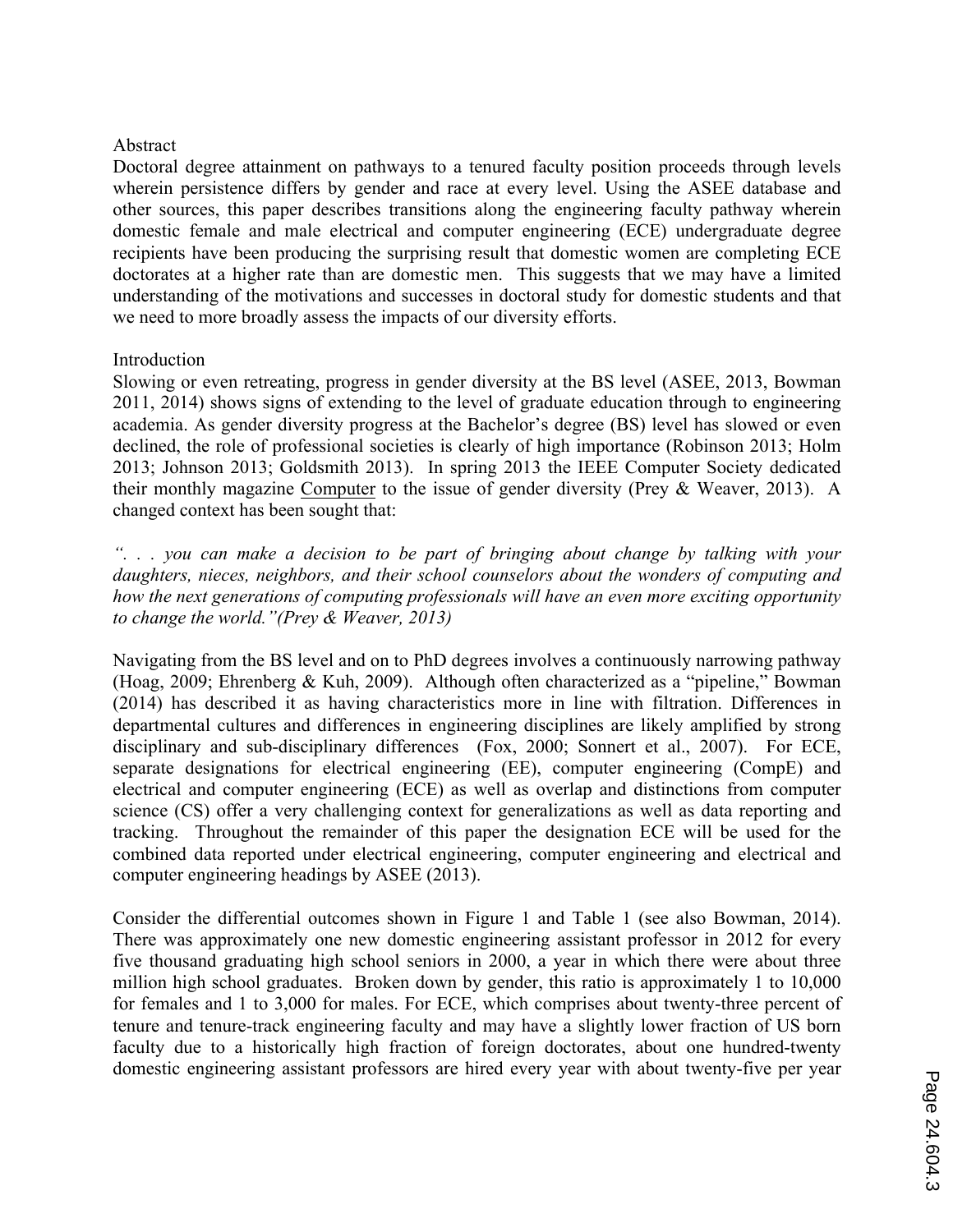being female. The electrical engineering devices most similar in scaling to this pathway to an engineering academic career are probably filters and not pipelines.

This paper is focused on the connection between BS and PhD degree production in the context of gender equity and domestic versus international students with emphasis on recent demographic data reported for ECE compared to engineering overall. Data used here does not include computer science due to year-to-year variability in reporting by a number of institutions and variable situations in administrative locations, including in separate science or applied science colleges. ECE was chosen for comparison here based on the large numbers of degrees granted and the relatively low fraction of domestic women completing BS degrees.



Figure 1 Data for US individuals entering each stage of the pathways towards becoming an engineering assistant professor in 2012 with blue and pink indicating the fractions of male and female, respectively. The scale of the figure changes going from left to right with the outer diameter of each ring showing the relative numbers at each level. Engineering BS is the smallest ring on the left side and the largest ring on the right.

|        | High<br>School<br>Graduate | Enter<br>College | <b>BS</b><br>Degree | Eng BS<br>Degree | Eng MS<br>Degree | Eng PhD<br>Degree | New Asst<br>Professor |
|--------|----------------------------|------------------|---------------------|------------------|------------------|-------------------|-----------------------|
| Female | 51%                        | 54%              | 57%                 | 19%              | 23%              | 22%               | 23%                   |
| Male   | 49%                        | 46%              | 43%                 | 81%              | 77%              | 78%               | 77%                   |

Table 1 Gender Fractions for each Stage shown in Figure 1

Data from NCES (2012) and ASEE (2013).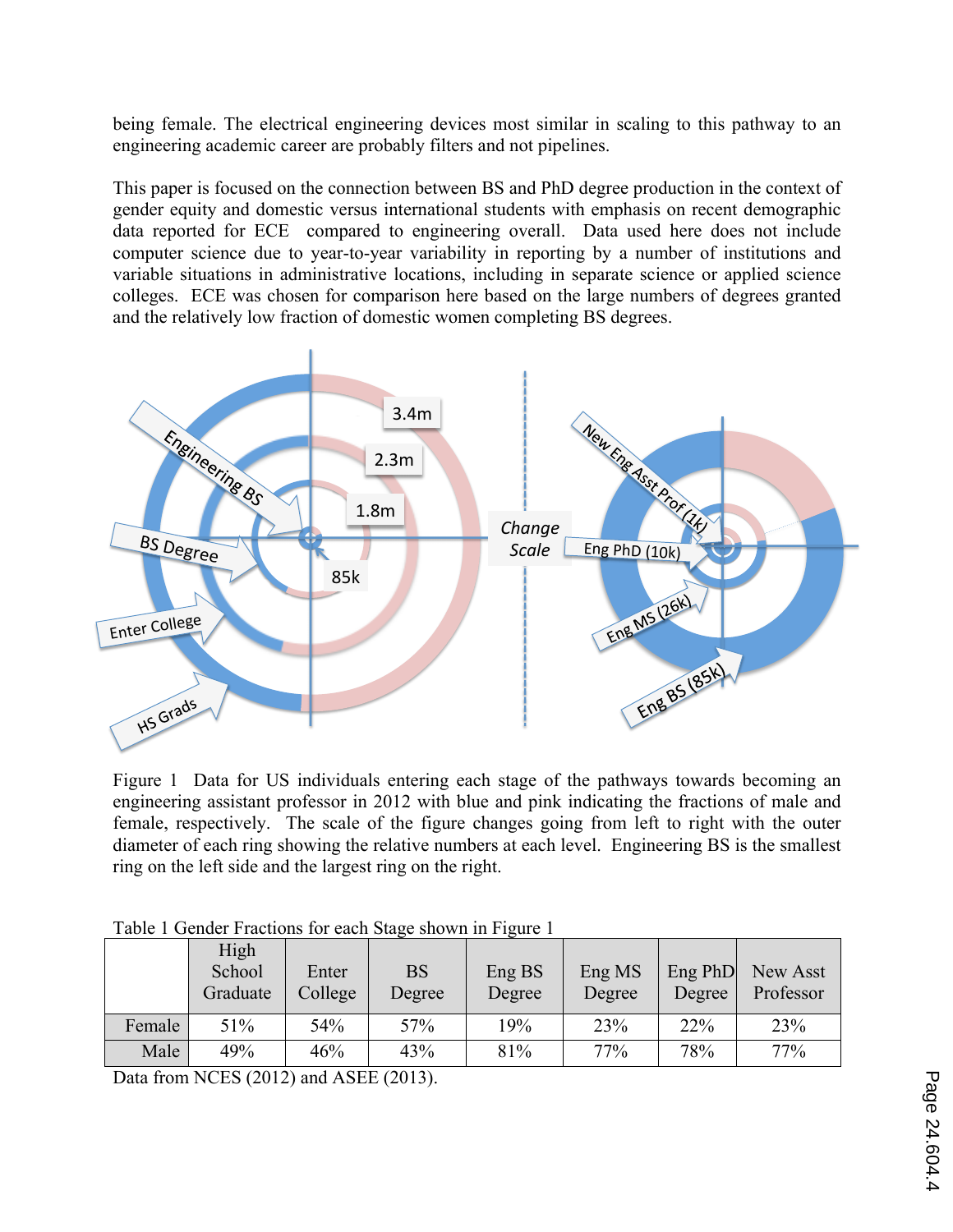Context

The last four years have shown strong growth in US BS degree and PhD production, as well as enrollment, for engineering disciplines overall as shown in Figure 2 (ASEE, 2013). Throughout the past decade ECE BS degrees have declined in number and even more so in the fraction of overall engineering degrees (see Table 2, Figure 3 and Bowman 2014). In the past decade, most other engineering disciplines have increased in BS output with aerospace engineering nearly doubling in degree output while biomedical engineering more than tripled (ASEE 2013, Bowman 2011). The aggregate of BS degrees for ECE disciplines have decreased by nearly 3000 degrees or 17%. This has meant that ECE disciplines which comprised nearly 29% of engineering BS degrees in 2002 now comprise less than 19% of engineering BS degrees in 2012.

|             | EE        |      |           | CompE | <b>ECE</b> |       | Total     |        |
|-------------|-----------|------|-----------|-------|------------|-------|-----------|--------|
|             | <b>BS</b> | PhD  | <b>BS</b> | PhD   | <b>BS</b>  | PhD   | <b>BS</b> | PhD    |
| 2002 female | 1648      | 77   | 574       | 6     | 506        | 96    | 2728      | 179    |
| 2012 female | 1278      | 199  | 311       | 35    | 321        | 189   | 1910      | 423    |
| change      | $-23%$    | 158% | $-46%$    | 483%  | $-37%$     | 96.9% | $-30\%$   | 136.3% |
|             |           |      |           |       |            |       |           |        |
| $2002$ male | 8956      | 548  | 4163      | 70    | 2890       | 681   | 16,009    | 1299   |
| $2012$ male | 8799      | 927  | 3364      | 213   | 2105       | 1008  | 14,268    | 2148   |
| change      | $-2\%$    | 69%  | $-19%$    | 204%  | $-27%$     | 48.0% | $-11\%$   | 65.4%  |
|             |           |      |           |       |            |       |           |        |
| 2002 all    | 10,604    | 625  | 4737      | 76    | 3396       | 777   | 18,737    | 1478   |
| 2012 all    | 10,077    | 1126 | 3675      | 248   | 2426       | 1197  | 16,178    | 2571   |
| change      | $-5\%$    | 80%  | $-22\%$   | 226%  | $-29%$     | 54.1% | $-14%$    | 74.0%  |

Table 2 Degree Production by Gender for EE, CompE, and ECE ASEE Categories

Data ASEE (2013).

Information on pathways and persistence to BS degrees for ECE is overall fairly limited, but the best information provided by Lord and coworkers (2009a, 2009b, 2010, 2011, 2013) shows that there are some differences in persistence for race and gender. But, as Lord and coworkers indicate, the most important factor is

*not a problem of persistence; rather, it is the result of fewer women enrolling in engineering compared with other majors. p.839 (Lord et al., 2010)*

Overall engineering PhD degree production has increased by more than 75% since 2002 growing from just under 6000 to about 10,000 PhD degrees in 2012 (Bowman, 2014). ECE PhD production has grown similarly, consistently producing about 24 to 26% of the US engineering PhD degrees throughout the last decade. Data in Table 2 and Figure 3 shows that ratio of BS to PhD degrees granted by ECE programs in 2012 is about seven-to-one, or about the same ratio as for all engineering disciplines. In 2002 this ratio was nearly thirteen-to-one due to much larger BS degree production and lower PhD production. In contrast, the other large engineering discipline, mechanical engineering, has a current BS to PhD ratio of over fifteen (Bowman, 2014).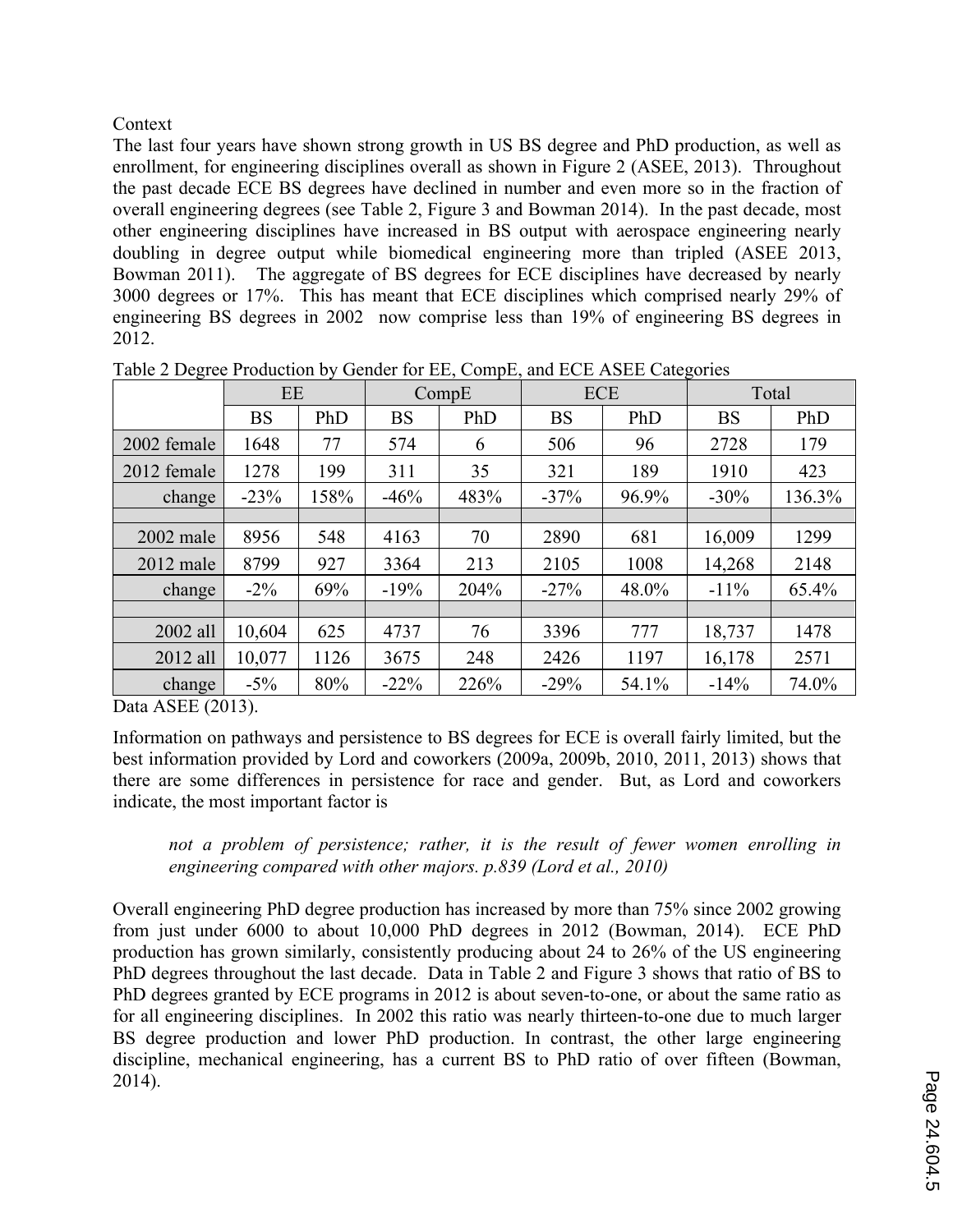

Figure 2 United States (a) BS degree production and (b) PhD degree production for engineering and ECE from 2002 until 2012 (data from ASEE, 2013).

Diversity in Gender and Nationality at the Bachelor's and Doctoral Levels

A modest decline in the fraction of women earning BS degrees in engineering was accompanied by a steady increase in the fraction of women earning engineering PhDs across the past decade (Bowman, 2014). For the ECE disciplines the decline in the number and fraction of female BS degrees was substantial. Despite some recent recovery, the number of female BS degrees for the ECE disciplines in 2012 was 30% less than in 2002 while the contemporaneous decline in male BS degrees was 11%. This resulted in a decrease in the female fraction of BS degrees from 14.6 to 11.3% as shown in Table 3. At the same time, doctoral attainment for ECE overall has increased tremendously with very strong growth of PhDs earned by women. For the ECE disciplines the increase in female PhDs more than doubled while male PhDs increased by about 65%. This resulted in an increase in the fraction of female PhD degrees from 12.1 to 16.5%. By 2012, the fraction of female PhD degrees was well ahead of the female BS degree fraction.

|        | EE          |       | CompE       |         | <b>ECE</b> |       | Overall   |       |
|--------|-------------|-------|-------------|---------|------------|-------|-----------|-------|
|        | $_{\rm BS}$ | PhD   | $_{\rm BS}$ | PhD     | <b>BS</b>  | PhD   | <b>BS</b> | PhD   |
| 2002   | 15.5%       | 12.3% | 12.1%       | 7.9%    | 14.9%      | 12.4% | 14.6%     | 12.1% |
| 2012   | 11.9%       | 17.7% | 8.5%        | 14.1%   | 13.2%      | 15.8% | 11.3%     | 16.5% |
| Change | $-3.7%$     | 5.4%  | $-3.7%$     | $6.2\%$ | $-1.7\%$   | 3.4%  | $-3.2\%$  | 4.3%  |

Table 3 Changes in Female Fractions for EE, CompE and ECE ASEE Categories

Data ASEE (2013).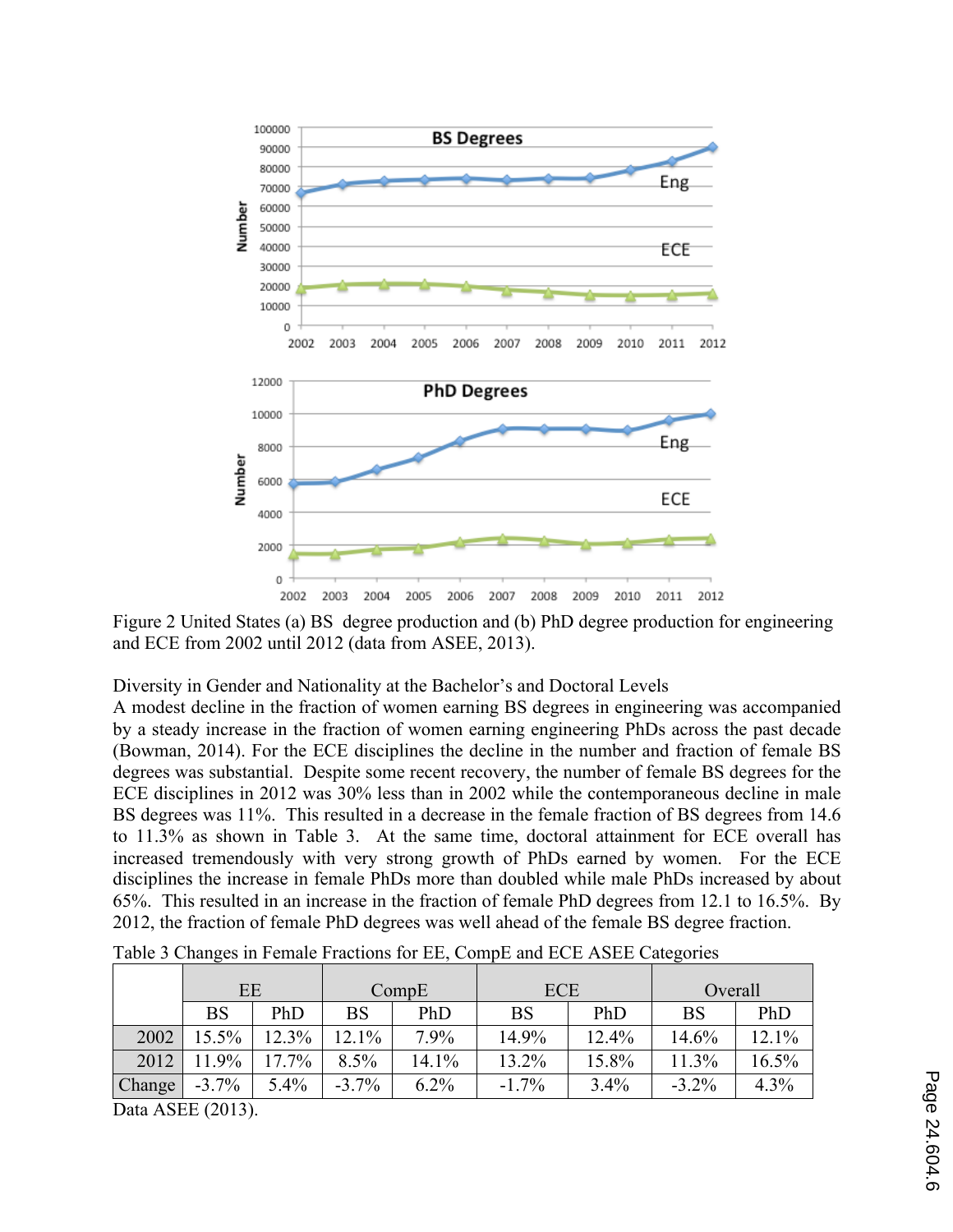

Figure 3 (a) Fraction of total engineering BS degrees and PhD degrees earned in ECE. (b) Fraction of PhD degrees to BS degrees for engineering and ECE (data from ASEE, 2013).



Figure 4 Fraction of engineering and ECE BS degrees and PhD degrees earned by women (data from ASEE, 2013).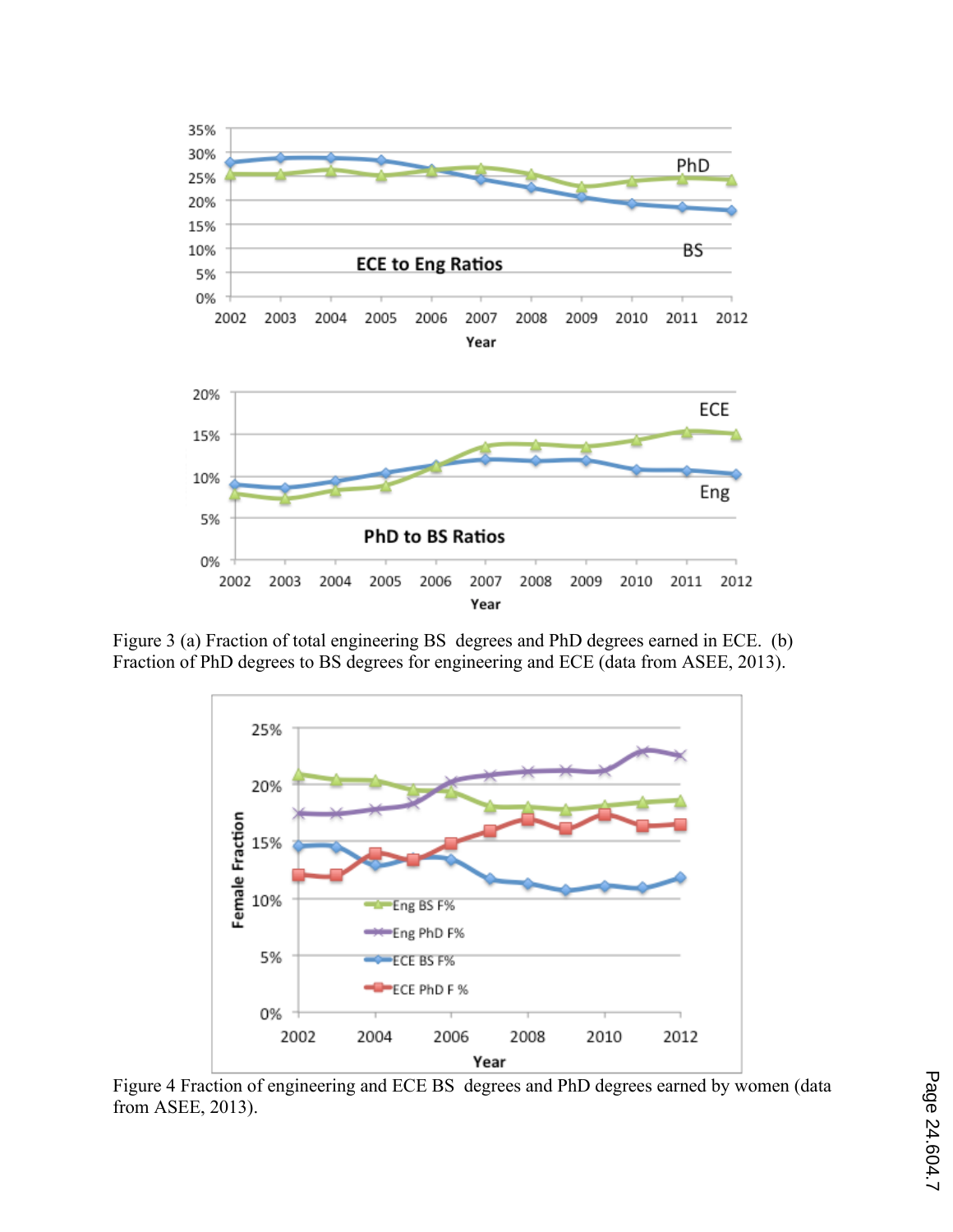Figure 4 shows that 2006 was the first year that for engineering overall the fraction of women earning PhD degrees exceeded the fraction of women earning BS degrees. This difference continued to increase in subsequent years with 2011 showing nearly 23% of engineering PhD degrees being earned by women while in the same year only about 18% of BS degrees were earned by women. Figure 4 also demonstrates that ECE had a nearly contemporaneous crossover wherein the fraction of women earning PhD degrees exceeds the female BS degree fraction.

In an assessment of data right at this crossover point, Ferreira (2009) lamented the slow progress in gender diversity at the doctoral level and also suggested that the increases in gender diversity for STEM doctoral attainment had been due to increases in female doctorates earned by foreign nationals. Figure 5 shows that for the past decade the fraction of foreign nationals for ECE has been between 60 and 70% of doctoral degrees, which is slightly ahead of engineering overall. Table 4 and Figure 6 show that the fraction of female PhD degrees for both domestic and foreign students has been increasing steadily in recent years and that the female fraction among domestic students is higher than for foreign students. Since 2006, the final year of data analyzed by Ferreira (2009), the number of female domestic PhDs for ECE disciplines increased from 82 to 163 whereas the number of female foreign PhDs increased from 249 to 260. This demonstrates that recent gains in gender diversity for ECE occurred predominantly through increased in domestic PhDs. For domestic students the female fraction of PhD degrees is more than fifty percent greater than the female fraction for BS degrees.



Figure 5 Fraction of ENG and ECE PhD degrees earned by foreign national students. (ASEE, 2013).

The fraction of domestic women receiving all engineering doctoral degrees has remained between 20 percent and 40 percent above the fraction of women receiving engineering BS degrees for the last several years. Across the past five years the ratio between domestic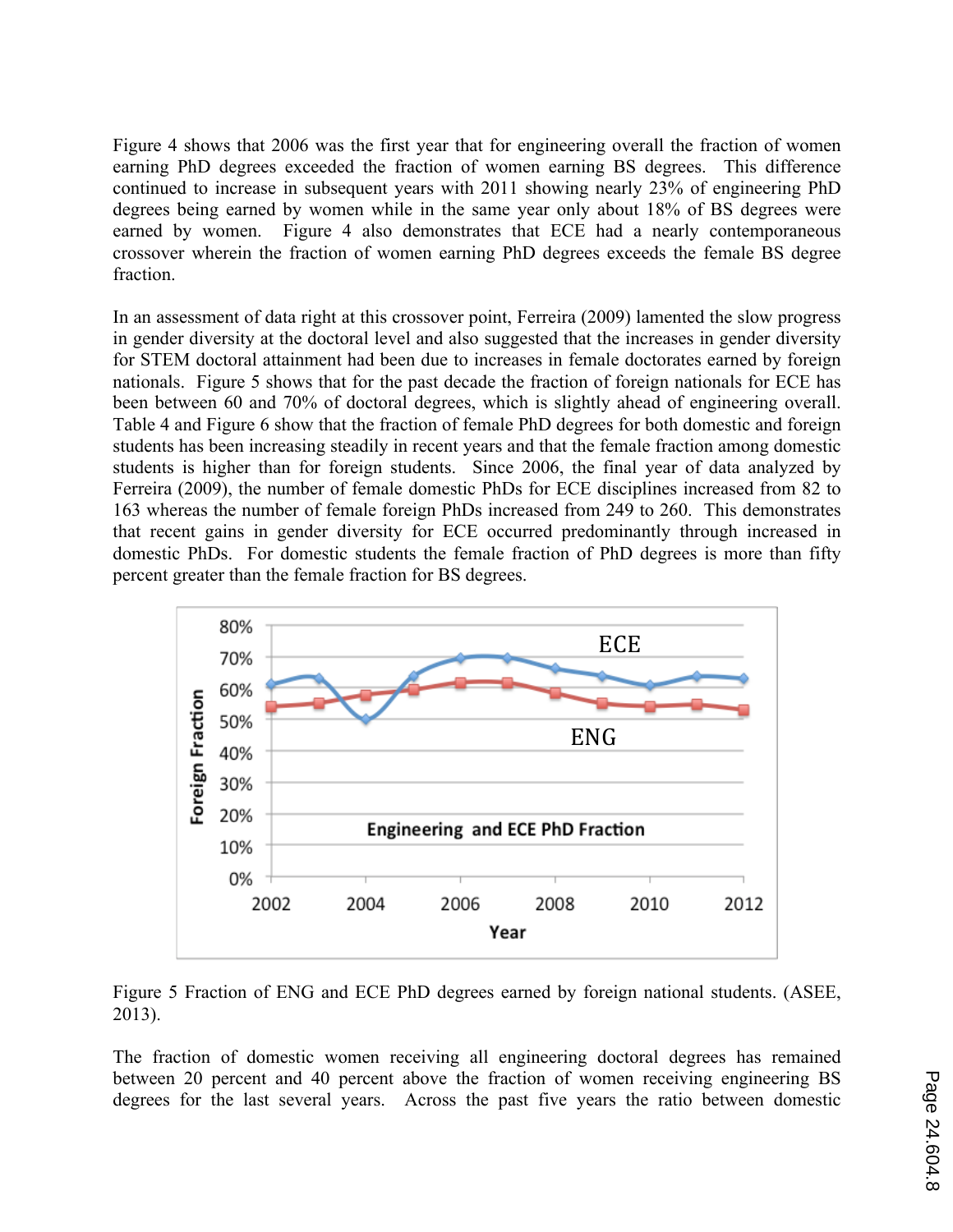engineering PhD degrees and BS degrees was about 1 to 15 for women and about 1 to 18 for men (see Bowman, 2014). For the same period the ratio between domestic ECE PhD degrees and BS degrees is about 1 to 12 for women and about 1 to 18 for men.



Figure 6 Fraction of ECE PhD degrees earned by domestic and foreign national women (ASEE, 2013).

# Implications

Persisting to completion of a doctorate degree involves a number of complex factors that have received only modest attention (Bowman, 2014). Academic advising, personal and family issues, the availability and attractiveness of employment opportunities at the BS and MS level, financial obligations and the availability of financial support are all factors that have been considered (Gardener, 2009; Barnes, 2012, Meyers et al., 2012).

The impacts of transformative graduate education programs at specific institutions have not apparently resulted in systemic, positive impacts (Kniola et al., 2012, Bowman, 2014), but differences in performance between women in men in undergraduate education may be a factor (see Orr, et al., 2011). They showed that for engineering overall women had a mean GPA of 2.91 whereas men had a GPA of 2.75. One might speculate that this difference in GPA could increase the likelihood that domestic women attend graduate school. Unfortunately, for EE there is no statistically significant difference in GPA and for CompE men perform better than women, suggesting deeper analysis might be necessary.

In analyses of undergraduate research experience (URE) data, it is clear that females appear to have been participating in UREs at twice the rate of male undergraduate engineers (Russell et al., 2006, 2007, Hancock and Russell, (2008), Bowman, 2014). This higher participation rate of women than their representation as undergrads may be having a positive impact on PhD attainment. This suggests that further study of ECE-specific URE programs might be warranted.

Relative to the BS level, PhD programs are strongly impacted by recruiting, candidate screening and financial support controlled by departments and individual faculty (Fox, 2000, Bowman,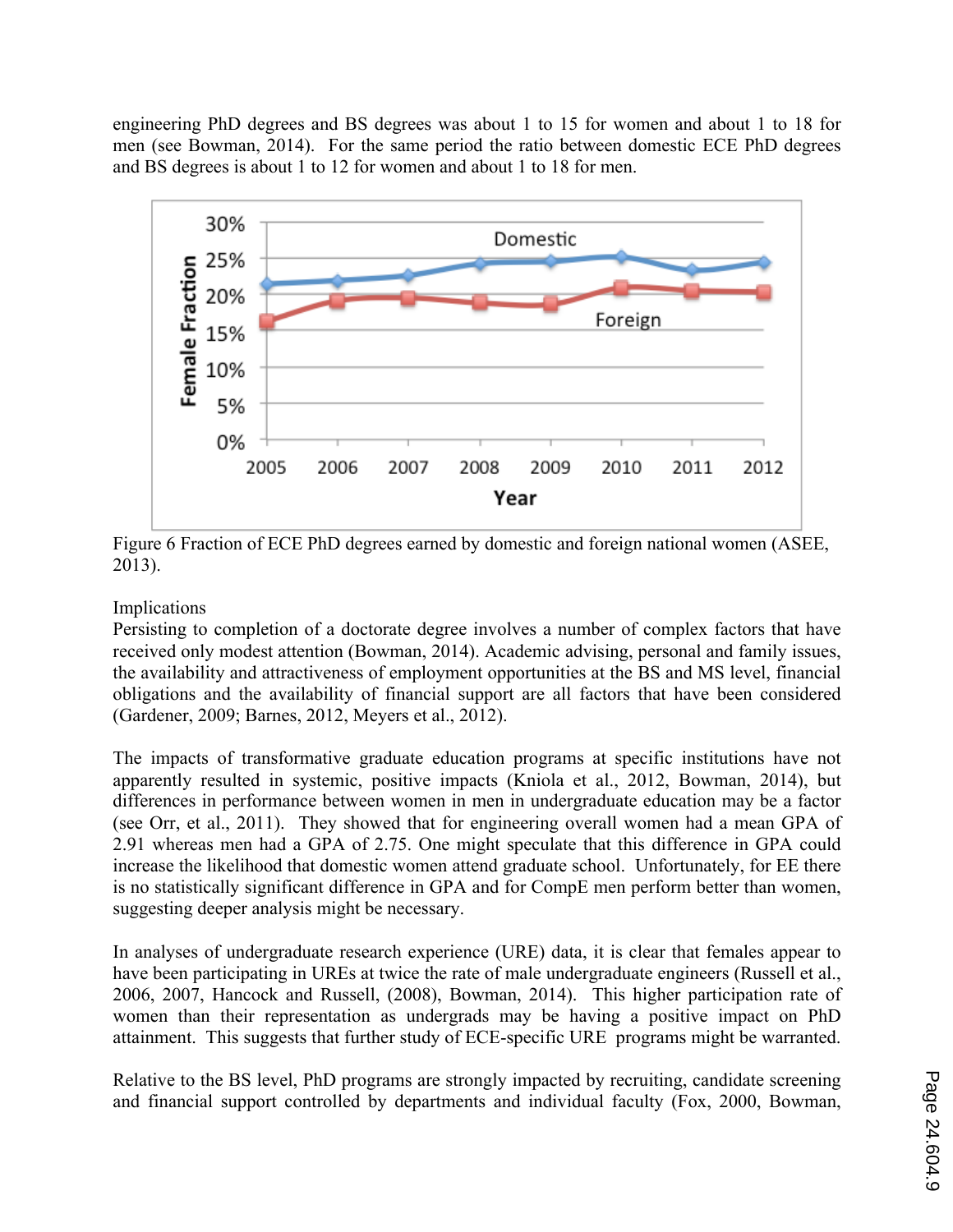2014). ECE programs and individual faculty have independent control over recruiting and mentoring graduate students in their research groups as they do for URE students. The recent growth in female doctoral attainment, particularly for domestic ECE students, is an area ripe for further investigation. And, if we had a better understanding of what is producing this positive outcome, it might provide insight that could be positively applied to the K-12 level.

# Conclusions

Advancing PhD attainment of domestic students across all races and ethnicities is essential towards producing eligible employees for many defense and non-defense national laboratory positions, but in also ensuring that some degree of balance is maintained in the proportion of domestic and foreign students receiving advanced degrees. Improving our understanding of how the professional identities of female engineering PhD recipients, and in particular, those in the most male-dominated engineering fields like ECE develop and differ from other women and men could provide powerful insight into persistence at every level.

|                    |                        |                        | Ratio of  |                        |
|--------------------|------------------------|------------------------|-----------|------------------------|
|                    | Domestic BS            | Domestic PhD           | Domestic  | Foreign PhD            |
| Discipline         | <b>Female Fraction</b> | <b>Female Fraction</b> | BS to PhD | <b>Female Fraction</b> |
| <b>ECE</b>         | 11.8%                  | $17.1\%$               |           | 16.1%                  |
| <b>ENGINEERING</b> | 18.9%                  | 24.4%                  |           | 20.3%                  |

Table 4 Comparison of ENG and ECE Degree Attainment in 2012

Data from ASEE (2013)

### References

Amelink, C. T., & Creamer, E. G. (2010), Gender differences in elements of the undergraduate experience that influence satisfaction with the engineering major and the intent to pursue engineering as a career. *Journal of Engineering Education*, *99*(1), 81-92.

Ampaw, F. D., & Jaeger, A. J. (2011), Understanding the factors affecting degree completion of doctoral women in the science and engineering fields. *New Directions for Institutional Research*, *2011*(152), 59-73.

ASME Diversity and Inclusion Strategy Committee, (2012), https://www.asme.org/getmedia/a75fbf4b-164a-4738-b429 d6bc42d714b8/PS1205\_Diversity\_Inclusion\_Science\_Technology\_Mathematics.aspx

ASEE 2013, American Society for Engineering Education Database and Profile, www.asee.org.

Barnes, B. J., & Randall, J. (2012), Doctoral student satisfaction: An examination of disciplinary, enrollment, and institutional differences. *Research in Higher Education*, *53*(1), 47-75.

Beddoes, K. (2011). Engineering Education Discourses on Underrepresentation: Why Problematization Matters. *International Journal of Engineering Education*,*27*(5), 1117.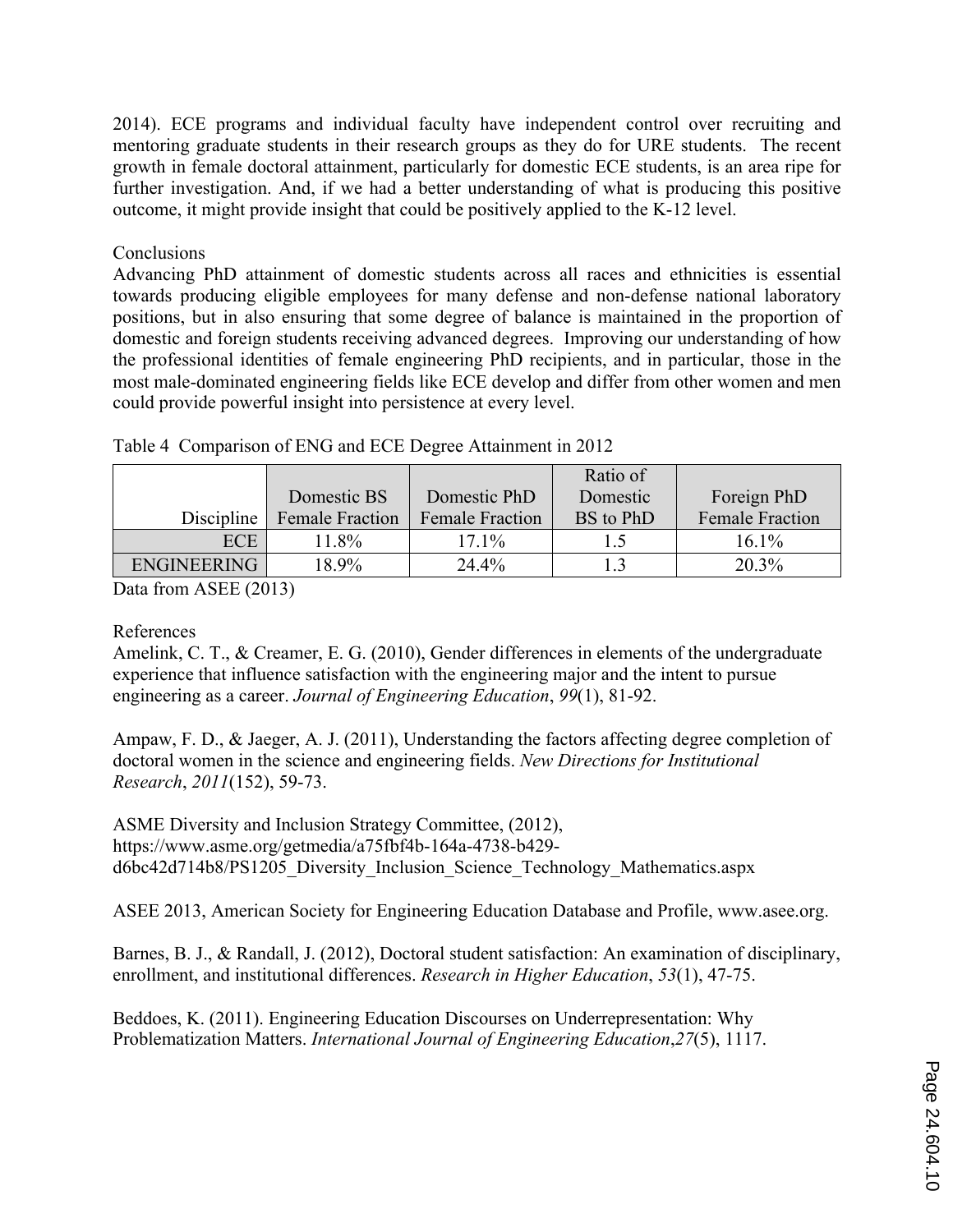Bowman, K. J. (2011). Potential impacts of creating biomedical engineering programs on gender distribution within leading engineering colleges. *Journal of Diversity in Higher Education*, *4*(1), 51.

Bowman, K. J., (2014) Differential Filtering in Gender Diversity Pathways for Domestic and International Doctoral Graduates of United States Mechanical Engineering Programs, International Journal of Gender, Science and Technology, submitted February, 2014.

Ehrenberg, R. G., & Kuh, C. V. (Eds.) (2009), *Doctoral education and the faculty of the future*. Cornell University Press.

Erickson, S. K. (2012), Women Ph. D. students in engineering and a nuanced terrain: Avoiding and revealing gender. *The Review of Higher Education*, *35*(3), 355-374.

Ferreira, M. M. (2009). Trends in women's representation in science and engineering. *Journal of Women and Minorities in Science and Engineering*, *15*(3).

Fox, M. F. (2000),Organizational environments and doctoral degrees awarded to women in science and engineering departments. *Women's Studies Quarterly*,*28*(1/2), 47-61.

Gardner, S. K. (2009), Conceptualizing success in doctoral education: Perspectives of faculty in seven disciplines. *The Review of Higher Education*,*32*(3), 383-406.

Goldsmith, Marc, (2013), Diversity: A Valuable Engineering Commodity, ASME President Statement

https://www.asme.org/about-asme/news/letters-official-statements/the-asme-president-february-201

Hancock, M. P., & Russell, S. H., (2008), A Draft Report: Research experiences for undergraduates (reu) in the directorate for engineering (eng): 2003-2006 Participant Survey, National Science Foundation Report, under Contract GS10F0554N/06D1403 Downloaded August 31, 2013, http://csted.sri.com/sites/default/files/reports/REU\_ENG\_2003- 2006\_Participant\_Survey\_Report.pdf

Hoag, H. (2009), Women at the top: US academies track women's success along the academic pipeline, Nature, Vol. 459, p. 1021, www.nature.com/naturejobs/2009/090618/ full/nj7249- 1021a.html

Holm, E. (2013), Planting the Seeds of Diversity, JOM, July, Volume 65, Issue 7, p 807

Johnson, P. A. (2013). The State of Women in Civil Engineering in the US and the Role of ASCE. *Journal of Professional Issues in Engineering Education and Practice*.

Kniola, D., Chang, M., & Olsen, D. (2012). Transformative graduate education programs: an analysis of impact on STEM and non-STEM Ph. D. completion.*Higher Education*, *63*(4), 473- 495.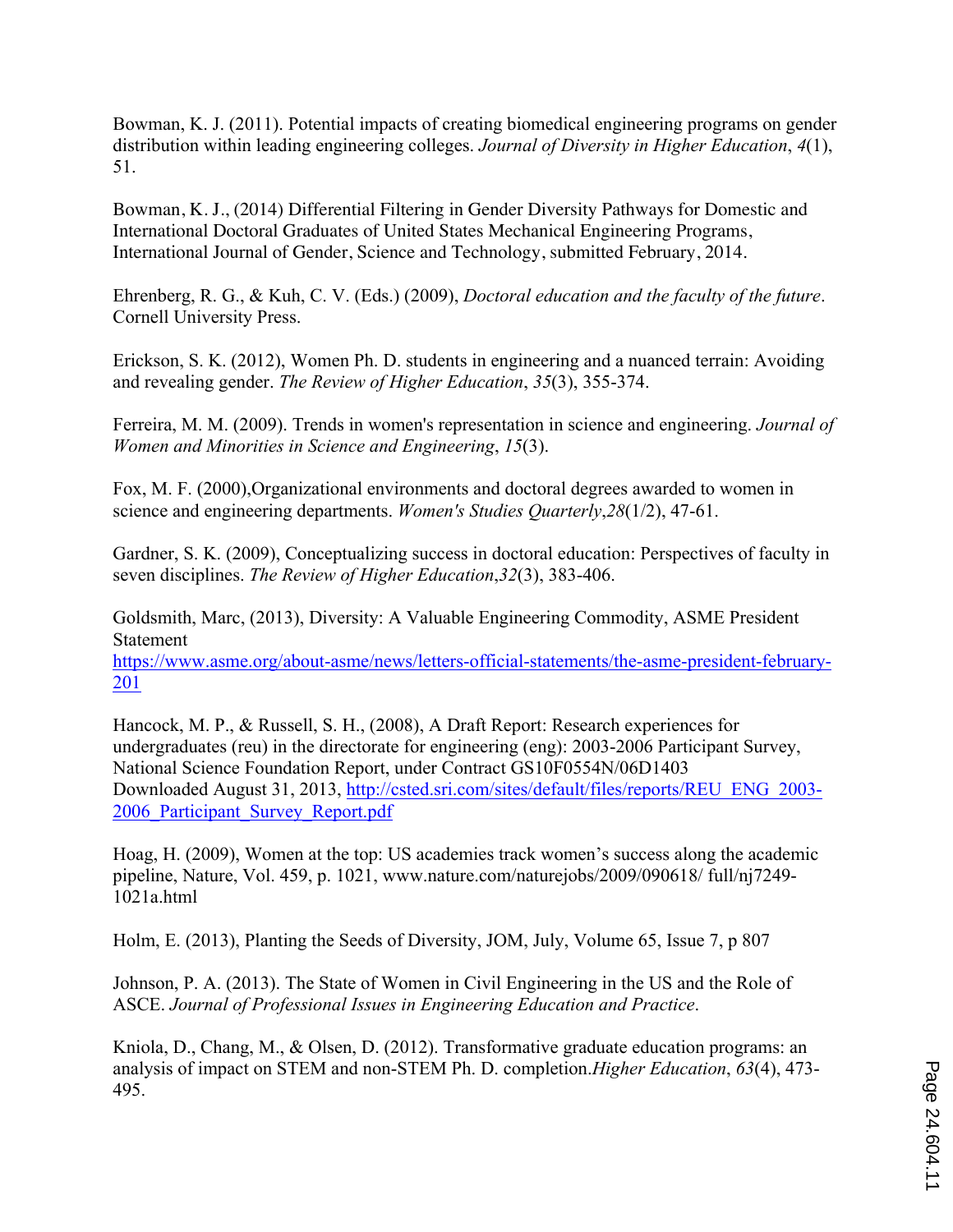Lord, S. M., Brawner, C. E., Camacho, M. M., Layton, R. A., Ohland, M. W., & Wasburn, M. H. (2009a, October). Work in progress-engineering students' disciplinary choices: Do race and gender matter?. In *Frontiers in Education Conference, 2009. FIE'09. 39th IEEE* (pp. 1-2). IEEE.

Lord, S. M., Camacho, M. M., Layton, R. A., Long, R. A., Ohland, M. W., & Wasburn, M. H. (2009b). Who's persisting in engineering? A comparative analysis of female and male Asian, black, Hispanic, Native American, and white students.*Journal of Women and Minorities in Science and Engineering*, *15*(2).

Lord, S. M., Camacho, M. M., Layton, R. A., & Ohland, M. W. (2010, April). Who enrolls in electrical engineering? A quantitative analysis of USA student trajectories. In *Education Engineering (EDUCON), 2010 IEEE* (pp. 839-844). IEEE.

Lord, S. M., Layton, R. A., & Ohland, M. W. (2011). Trajectories of Electrical Engineering and Computer Engineering students by race and gender. *Education, IEEE Transactions on*, *54*(4), 610-618.

Lord, S. M., Layton, R. A., Ohland, M. W., & Orr, M. K. (2013, October). Student demographics and outcomes in Electrical and Mechanical Engineering. In *Frontiers in Education Conference, 2013 IEEE* (pp. 57-63). IEEE.

Meyers, K. L., Ohland, M. W., Pawley, A. L., Silliman, S. E., & Smith, K. A. (2012). Factors relating to engineering identity. *Global Journal of Engineering Education*,*14*(1). National Center for Education Statistics (2012), http://nces.ed.gov/fastfacts/display.asp?id=372 downloaded August 18, 2013.

National Science Foundation, Survey of Earned Doctorates, http://nsf.gov/statistics/gradpostdoc/ downloaded August 18, 2013.

Nerad, Maresi, (2009) "Confronting Common Assumptions: Designing Future-Oriented Doctoral Education" in Doctoral Education and the Faculty of the Future edited by R. G. Ehrenberg and C. V. Kuh, Cornell University Press, pp. 80-89.

Nettles, M. T., & Millett, C. M. (2006). *Three magic letters: Getting to Ph.D.* Baltimore, MD: The Johns Hopkins University Press.

Olivas, M. A. (2009) "What the "War on Terror" has meant for U.S. Colleges and Universities" in Doctoral Education and the Faculty of the Future edited by R. G. Ehrenberg and C. V. Kuh, Cornell University Press, pp. 80-89.

Orr, M. K., Ngambeki, I., Long, R. A., & Ohland, M. W. (2011, October). Performance trajectory of students in the engineering disciplines. In *Frontiers in Education Conference (FIE), 2011* (pp. S3H-1). IEEE.

Prey, J. C., & Weaver, A. C. A. (2013). Fostering Gender Diversity in Computing. *Computer*, *46*(3), 22-23.